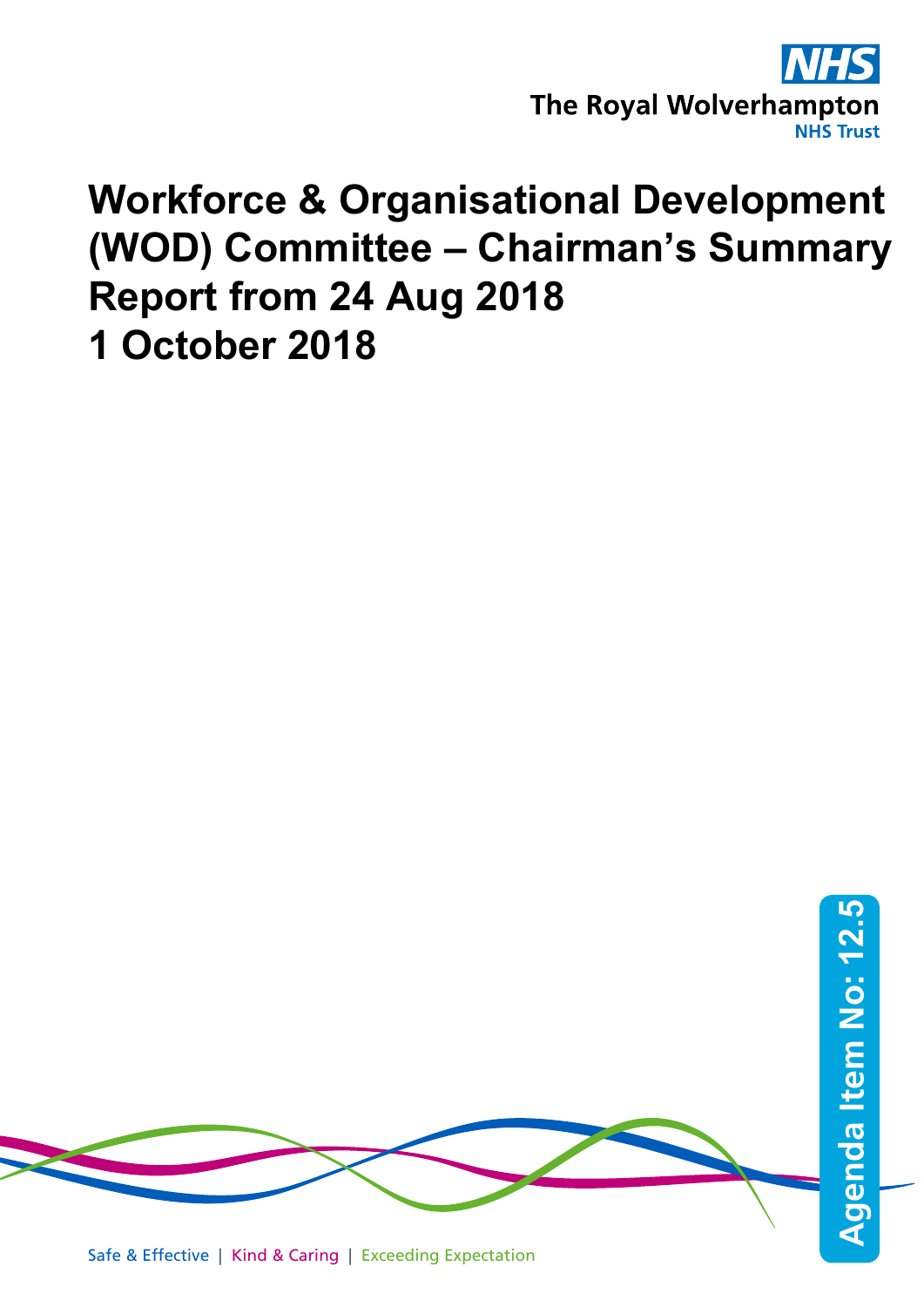The Royal Wolverhampton **NHS**<br>NHS Trust

| <b>WOD CHAIRMAN'S SUMMARY REPORT</b>                           |                                                                                                                                                                                                                                                                                                                                                                                                |  |  |
|----------------------------------------------------------------|------------------------------------------------------------------------------------------------------------------------------------------------------------------------------------------------------------------------------------------------------------------------------------------------------------------------------------------------------------------------------------------------|--|--|
| <b>Meeting Date:</b>                                           | $\overline{1}^{\rm st}$ Oct 2018                                                                                                                                                                                                                                                                                                                                                               |  |  |
| Title:                                                         | Workforce & Organisational Development (WOD) Committee - Chairman's Summary<br>Report from 24 Aug 2018                                                                                                                                                                                                                                                                                         |  |  |
| <b>Executive</b><br><b>Summary:</b>                            | This report provided a chairman's summary of WOD and the key areas of discussion<br>covered are as follows:<br><b>Workforce Resourcing</b><br>$\bullet$<br>Apprenticeships<br>$\bullet$<br><b>National Workforce Updates</b><br>$\bullet$<br>Mandatory training compliance<br>$\bullet$<br>Health & Wellbeing<br>$\bullet$<br><b>Draft Equalities Report 2018</b><br><b>Review of BAF Risk</b> |  |  |
| <b>Action</b><br><b>Requested:</b>                             | Receive and note                                                                                                                                                                                                                                                                                                                                                                               |  |  |
| For the attention<br>of the Board                              |                                                                                                                                                                                                                                                                                                                                                                                                |  |  |
| <b>Advise</b>                                                  | Advise                                                                                                                                                                                                                                                                                                                                                                                         |  |  |
| <b>Author + Contact</b><br><b>Details:</b>                     | Alan Duffell - Director of Workforce<br>Junior Hemans - Committee Chair                                                                                                                                                                                                                                                                                                                        |  |  |
| <b>Links to Trust</b><br><b>Strategic</b><br><b>Objectives</b> | 4. Attract, retain and develop our staff, and improve employee engagement<br>6. Be in the top 25% of all key performance indicators                                                                                                                                                                                                                                                            |  |  |
| <b>Resource</b><br><b>Implications:</b>                        | N/A                                                                                                                                                                                                                                                                                                                                                                                            |  |  |
| <b>CQC Domains</b>                                             | <b>Well-led:</b> the leadership, management and governance of the organisation make sure it's providing<br>high-quality care that's based around individual needs, that it encourages learning and innovation, and<br>that it promotes an open and fair culture.                                                                                                                               |  |  |
| <b>Equality and</b><br><b>Diversity Impact</b>                 |                                                                                                                                                                                                                                                                                                                                                                                                |  |  |
| <b>Risks: BAF/TRR</b>                                          | SR <sub>1</sub>                                                                                                                                                                                                                                                                                                                                                                                |  |  |
| <b>Risk: Appetite</b>                                          | No change                                                                                                                                                                                                                                                                                                                                                                                      |  |  |
| <b>Public or Private:</b>                                      | Public                                                                                                                                                                                                                                                                                                                                                                                         |  |  |
| <b>Other formal</b><br>bodies involved:                        | <b>Board Committee</b>                                                                                                                                                                                                                                                                                                                                                                         |  |  |
| <b>References</b>                                              | N/A                                                                                                                                                                                                                                                                                                                                                                                            |  |  |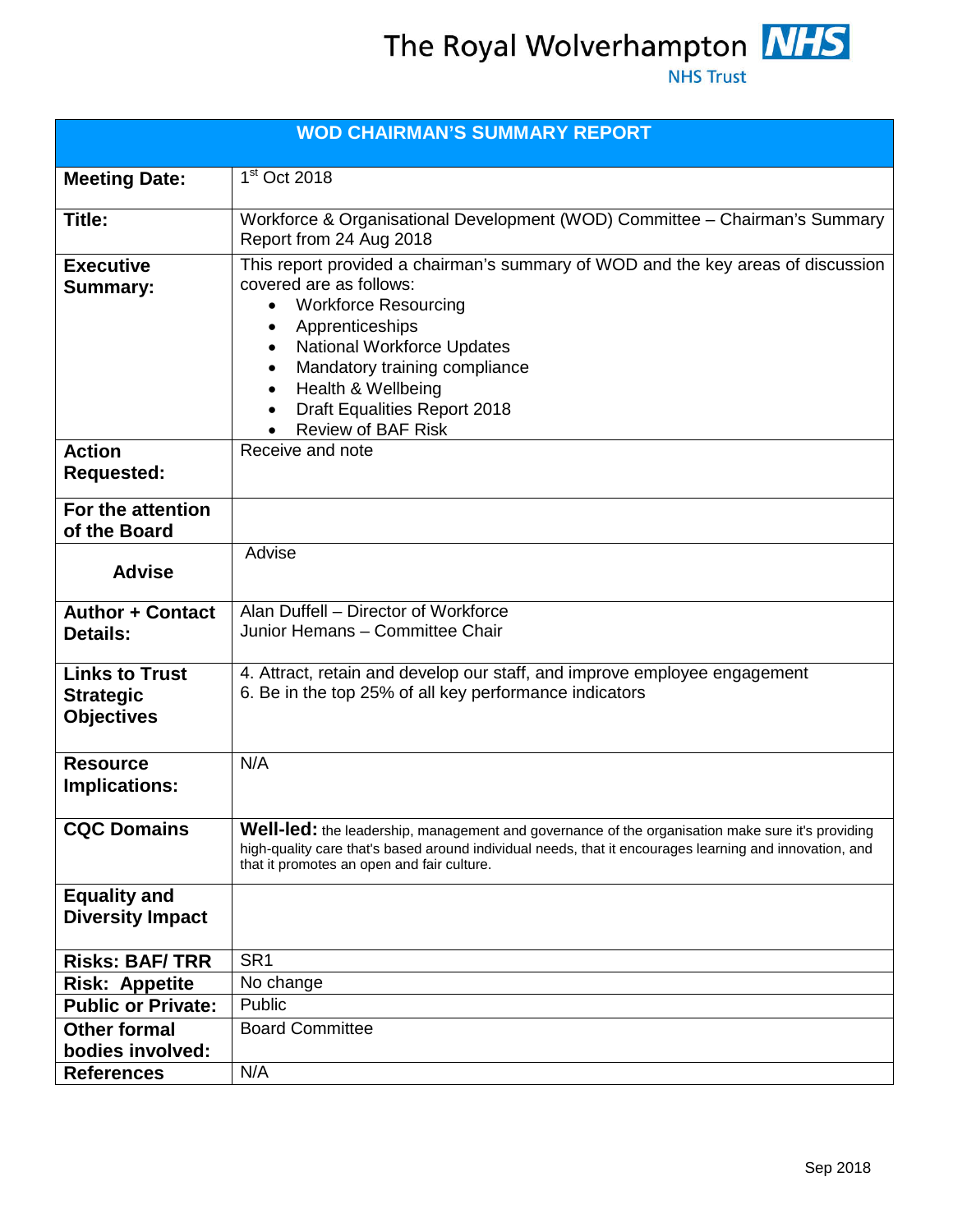

**NHS Trust** 

| <b>NHS</b><br><b>Constitution:</b> | In determining this matter, the Board should have regard to the Core<br>principles contained in the Constitution of:                                                                                                                |  |  |  |
|------------------------------------|-------------------------------------------------------------------------------------------------------------------------------------------------------------------------------------------------------------------------------------|--|--|--|
|                                    | Equality of treatment and access to services<br>High standards of excellence and professionalism<br>Service user preferences<br>Cross community working<br><b>Best Value</b><br>Accountability through local influence and scrutiny |  |  |  |

## **Workforce & OD Committee – 24 Aug 2018 Summary Report**

| The key headlines/issues and levels of assurance are set out below, and are graded as follows: |                                                                                                                                                                                                                                           |  |  |
|------------------------------------------------------------------------------------------------|-------------------------------------------------------------------------------------------------------------------------------------------------------------------------------------------------------------------------------------------|--|--|
| <b>Assurance level</b>                                                                         | Color to use in 'Assurance level*' column below                                                                                                                                                                                           |  |  |
| Not assured                                                                                    | Red - there are significant gaps in assurance and we are not assured as to the<br>adequacy of current action plans<br>If red, commentary is needed in "Next Actions" to indicate what further is steps<br>are required to address the gap |  |  |
| Partially assured                                                                              | Amber - there are gaps in assurance but we are assured appropriate action<br>plans are in place to address these                                                                                                                          |  |  |
| Assured                                                                                        | Green - there are no gaps in assurance                                                                                                                                                                                                    |  |  |

| <b>Key issue</b>        | <b>Assurance</b><br>level* | <b>Committee update</b>                                                                                                                                                                                                                                        | <b>Next action(s)</b>                                                                                                          | <b>Timescale</b> |
|-------------------------|----------------------------|----------------------------------------------------------------------------------------------------------------------------------------------------------------------------------------------------------------------------------------------------------------|--------------------------------------------------------------------------------------------------------------------------------|------------------|
| Workforce<br>Resourcing | Green                      | There was a deep dive<br>review of the strategic<br>approach to resourcing.<br>The committee<br>discussed the 4 strategic<br>areas of focus:<br>Process & supply<br>٠<br>Attraction & retention<br>$\bullet$<br>Productivity<br>٠<br>Staff/role<br>development | It was agreed that a<br>more detailed review<br>of the attraction and<br>retention agenda be<br>brought to the Dec<br>meeting. | Dec 2018         |
|                         |                            | The committee then went<br>onto discuss in more<br>detail the work that was<br>being undertaken to<br>improve internal<br>recruitment process and<br>the options for filling the<br>supply gap that were<br>being progressed.                                  |                                                                                                                                |                  |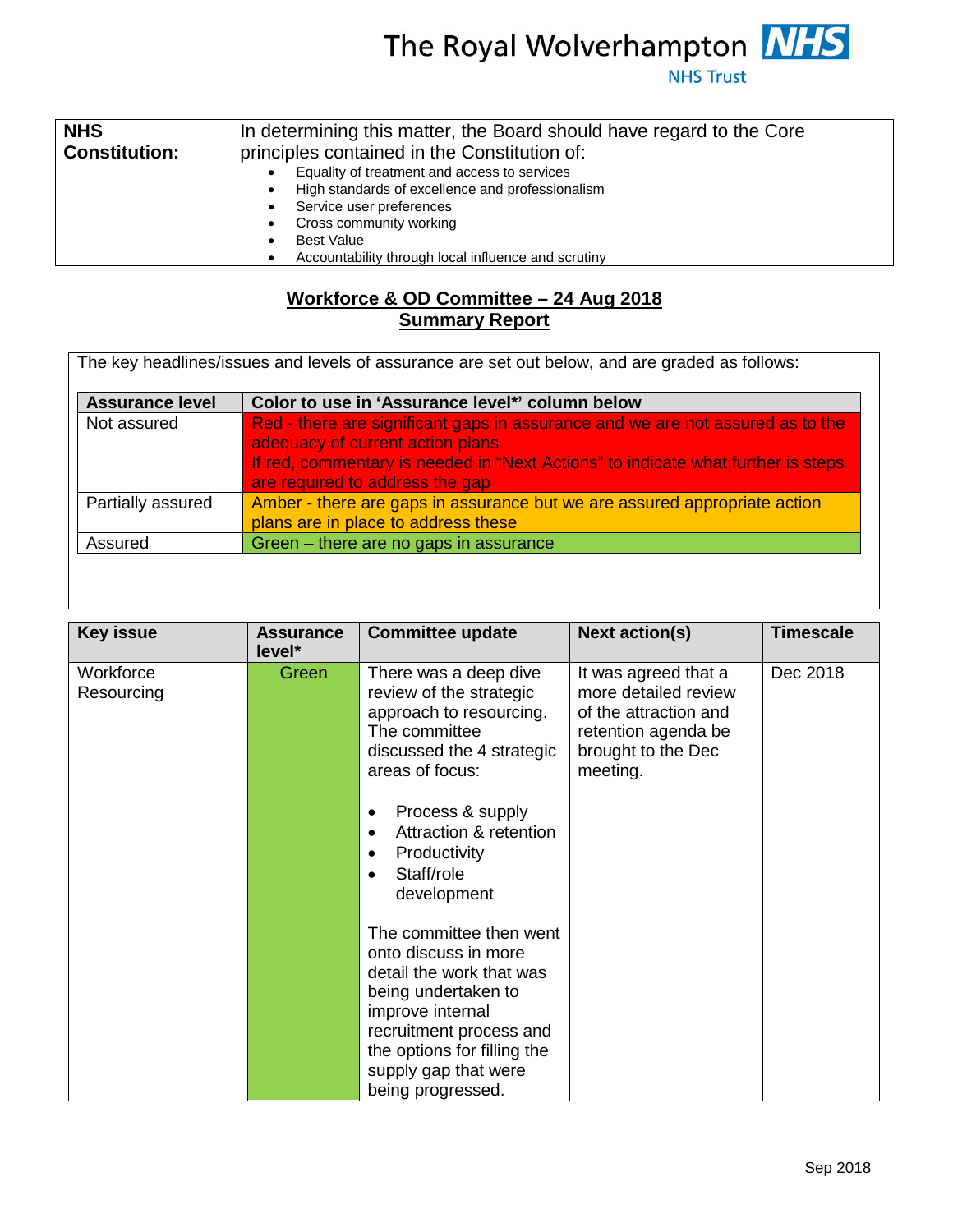## The Royal Wolverhampton **NHS**



| Workforce<br>Resourcing<br>Continued | Green | A more detailed review of<br>the Trust's current<br>resourcing position<br>followed, which<br>continued to see<br>improvements through<br>the large scale<br>recruitment events and<br>the use of the clinical<br>fellows, all of which were<br>showing an ongoing<br>reduction in the trust<br>vacancy levels.                                                                                                                                                                                                                 |                                                                                   |        |
|--------------------------------------|-------|---------------------------------------------------------------------------------------------------------------------------------------------------------------------------------------------------------------------------------------------------------------------------------------------------------------------------------------------------------------------------------------------------------------------------------------------------------------------------------------------------------------------------------|-----------------------------------------------------------------------------------|--------|
| Apprenticeships                      | Green | Following the resourcing<br>discussion, there was<br>acknowledgement that<br>the apprentice agenda<br>would be a significant<br>part of our wider<br>resourcing within the<br>Trust and would require<br>further review at a future<br>meeting.                                                                                                                                                                                                                                                                                 | Review of apprentice<br>programme was<br>identified to come to<br>the Dec meeting | Dec 18 |
| Workforce<br>National<br>Updates     | Green | The Director of<br>Workforce updated the<br>committee on a number<br>of national issues, which<br>included:<br>The newly proposed<br>$\bullet$<br>NHS 10 year plan<br>has had the impact of<br>delaying the national<br>workforce strategy<br>In future the H&WB<br>agenda would be<br>linked to the NHSE<br><b>H&amp;WB Framework</b><br>In relation to the<br>$\bullet$<br>2018 AfC Pay Deal,<br>many staff had been<br>expecting a universal<br>3% pay increase,<br>whereas this was not<br>the case for all<br>individuals. |                                                                                   |        |